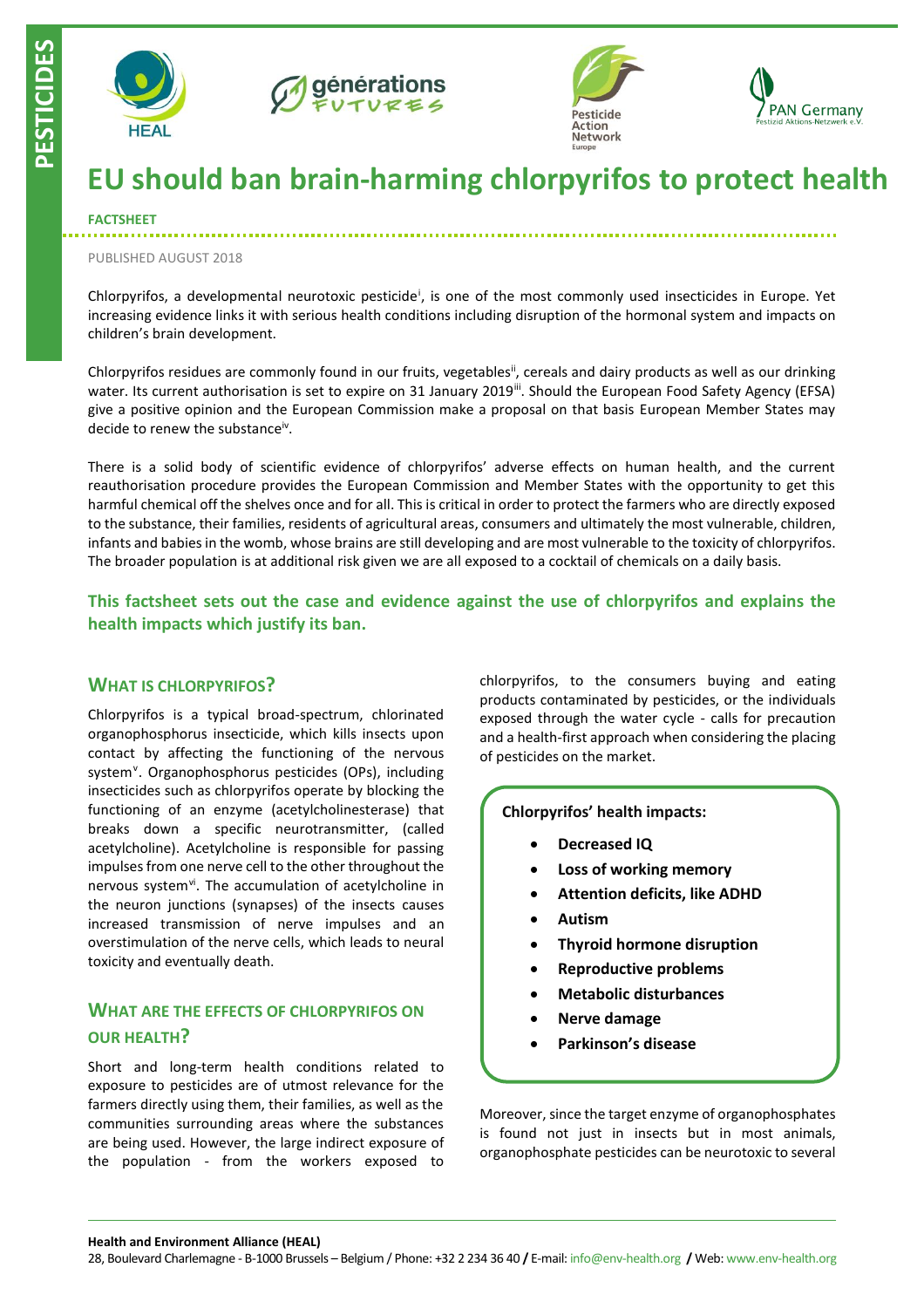animal species, including humans. Several such pesticides have been progressively banned following evidence on their potential to cause neurotoxicity in humans. In the case of chlorpyrifos, the evidence of severe health conditions, in particular when it comes to children's brain development, suggests that it should not have been authorised in 2006 in the first place.

# **ENDOCRINE-RELATED EFFECTS ON THE DEVELOPMENT OF**

#### **THE HUMAN BRAIN**

There is a significant body of scientific evidence illustrating the endocrine disrupting characteristics of chlorpyrifos vii. Endocrine disrupting chemicals - also known as hormone disruptors or EDCs - interfere with the function of the natural hormones in our bodies, which are our chemical messengers. Endocrine disruption is of alarming concern, because it can alter essential functions, such as reproduction, brain functioning, or immune response. Chlorpyrifos particularly affects the nervous system, in part because its target enzyme acetylcholinesterase is present in the brain of most animals<sup>viii</sup>, and partly due to other modes of action<sup>ix</sup>.

# Chlorpyrifos can have various neurodevelopmental effects:



**Children are especially vulnerable for these effects since their brain is still developing**<sup>x</sup>. A number of studies show that children exposed to chlorpyrifos while in the womb or in early life can suffer neurodevelopmental effects at a later stage<sup>xi</sup> - by causing structural changes in the developing brain and possibly resulting in a decrease of cognitive functions, such as IQ and working memory loss<sup>xii</sup>.

Other effects linked to chlorpyrifos exposure include an increased risk of developing attention deficits such as attention deficit hyperactivity disorder (ADHD)<sup>xiii</sup> as well as an increased risk of developing autism spectrum disorders<sup>xiv</sup>.

According to animal studies, **prenatal and postnatal exposure may influence the thyroid function by disrupting thyroid homeostasis.** A mother's exposure to chlorpyrifos may influence the *in utero* environment of the foetus and affect the functioning of the thyroid later in life<sup>xv,xvi</sup>. The thyroid hormone is essential for normal brain development and function during the early-life stage- a period that is often overlooked in the safety testing of pesticides.

### **OTHER HEALTH IMPACTS**

Other research findings about exposure to chlorpyrifos reveal adverse effects on women's reproductive systems xvii, xviii, and an increased risk for metabolic disturbances such as overweight or obesity in relation to early-life exposure to chlorpyrifos<sup>xix</sup>.

Increased saliva, urination, defecation, and vomiting have been reported as immediate health side effects for adults who have been exposed to chlorpyrifos. Workers who were exposed to higher levels of chlorpyrifos, furthermore, have reported memory problems, fatigue, and loss of muscle strength $x$ . There have also been indications that exposure to chlorpyrifos is linked to an increased risk of Parkinson's disease<sup>xxi</sup>.

The negative health effects of chlorpyrifos could be amplified in combination with exposure to other pesticides. Organophosphate pesticides can have cumulative effects since they block the same enzyme. Several OPs, such as chlorpyrifos, dimethoate, ethoprophos or phosmet, are currently authorised for use on the EU market despite their high toxicity, which raises severe concerns about the long-term health effects of the cocktail we are exposed to<sup>xxii</sup>- especially since pesticide risk assessment is carried out substance by substance, instead of taking into account our real-life exposure to a mixture of substances.



Figure 1: Data from PAN UK "Food for Thought. Pesticides residues in the School Fruit and Vegetable Scheme (SFVS)" September 2017.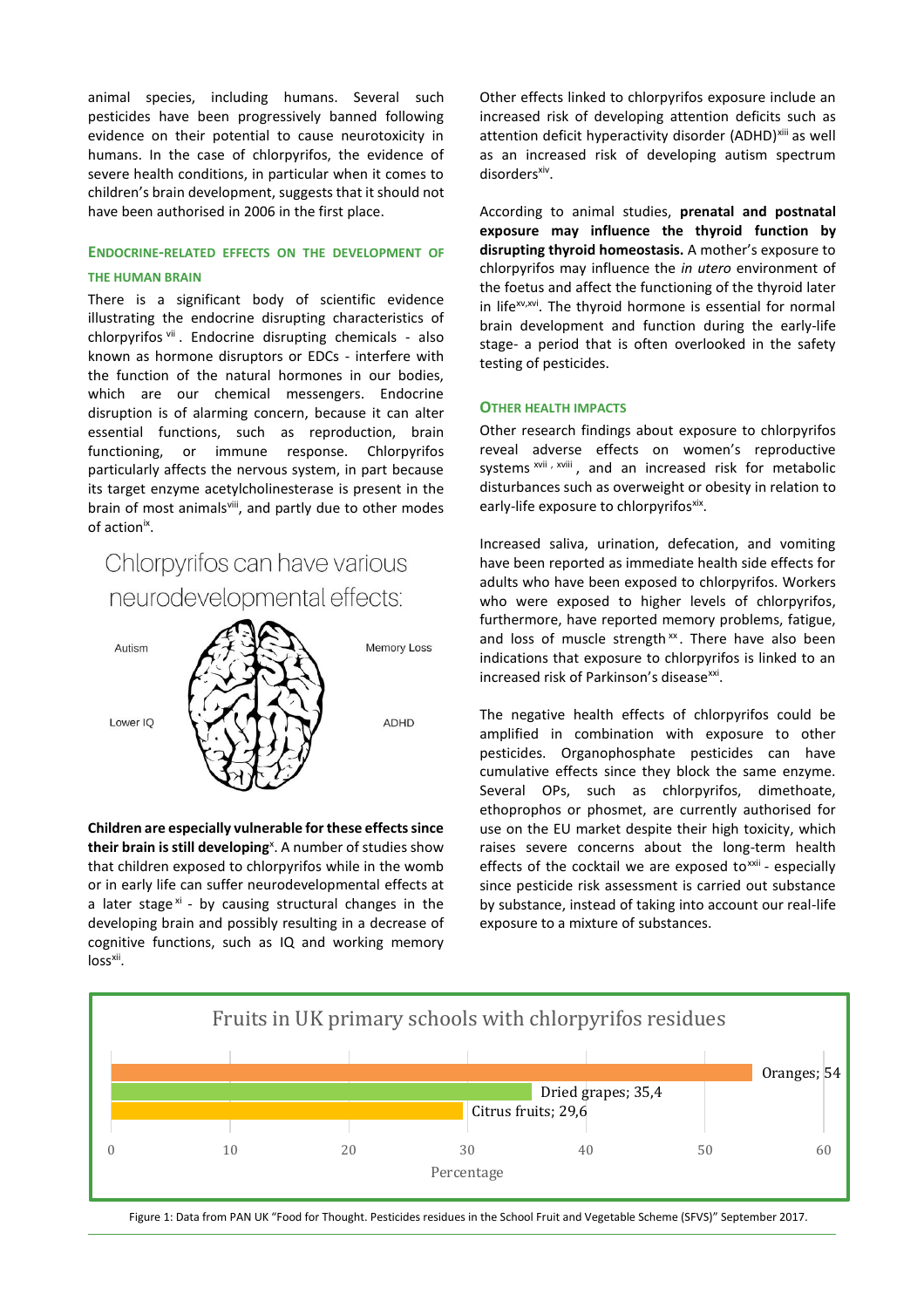**Where is chlorpyrifos found?**

- **Chlorpyrifos and its metabolites have been found in urine, maternal and cord blood, breast milk, cervical fluid, sperm and children's hairxxiii .**
- **2015 data indicated that chlorpyrifos is one of the five the most detected pesticides in the fruits and vegetables sampled across Europe (followed by the fungicides pyrimethanil and tebuconazole xxiv ).2015 data demonstrated chlorpyrifos residues at higher levels than the toxicological reference value (ARfD) in bananas, table grapes, peppersxxv .**
- **According to EFSA's monitoring of pesticides residues levels, in 2016 there were increased exceedances regarding residues of chlorpyrifos compared to 2013 for the same commodities, with 59 exceedances reported out of 10,212 samples analysed for this pesticidexxvi .**
- **A 2017 report shows chlorpyrifos was found in 20% of tested fruit samples in UK schools, despite having almost no authorised uses in the UKxxvii. It was mostly found in raisins (78%) and soft citrus (42%).**
- **An earlier testing carried out in the UK in 2011 found chlorpyrifos in 54% of the samples of oranges, 35.4% of those of dried grapes, and 29.6% of those of citrus fruitsxxviii .**
- Chlorpyrifos was found in 8 out of 10 samples from water basins in Spain in 2016<sup>xxix</sup>.

# **CHLORPYRIFOS AND WHERE IT IS FOUND**

According to the most recent data available on pesticides residues at the European level, chlorpyrifos is one of the five most regularly found insecticides in food products produced in the EU - in particular in fruits, rice, cereal products, fish, dairy products, and drinking water. Chlorpyrifos is being used on grain during storage, or directly in the fields by spraying on the crops from cotton to fruits, vegetables, or wine. In 2015, the European Food Safety Authority (EFSA) found that chlorpyrifos was among the pesticides that most frequently exceeded the acute health standard xxx. Since then, the MRL for chlorpyrifos was lowered in several food items because of increased health concerns<sup>xxxi</sup>.

Chlorpyrifos' regular use can maximise its persistent and bioaccumulative properties in the environment (soil, water, food, air), which is critical since it is directly released into the environment when used as an insecticide. It can travel long distances, to the point that it has even been found in the Arctic<sup>xxxii</sup>, and also finds its way into the human body, through environmental exposure or consumption of contaminated food. Consequently, the use of chlorpyrifos results potentially in long term exposure.

Besides ingestion through food and water, exposure to chlorpyrifos can also happen through inhalation. Farmers are at particularly high occupational risk, when they handle the pesticide, spray it on their crops, and clean their equipment. Farmers' families and surrounding communities have an increased risk of breathing in air that contains spray drift, with particular health concerns

for young kids, pregnant women and their developing babies. Rain can also wash chlorpyrifos off the surface, thereby contaminating local and downstream drinking water sources.



### **LEGISLATIVE STATE OF PLAY**

**EUROPEAN UNION -** At the time of writing, chlorpyrifos is authorised in 20 European member states (see box on the right). In the case of UK, the government implemented severe restrictions on the use of chlorpyrifos in April 2016 due to new human health safety levels. Risk assessments found that almost all uses of chlorpyrifos exceeded the new permitted levels of exposure, hence the UK withdrew these uses from the market<sup>xxxiii</sup>.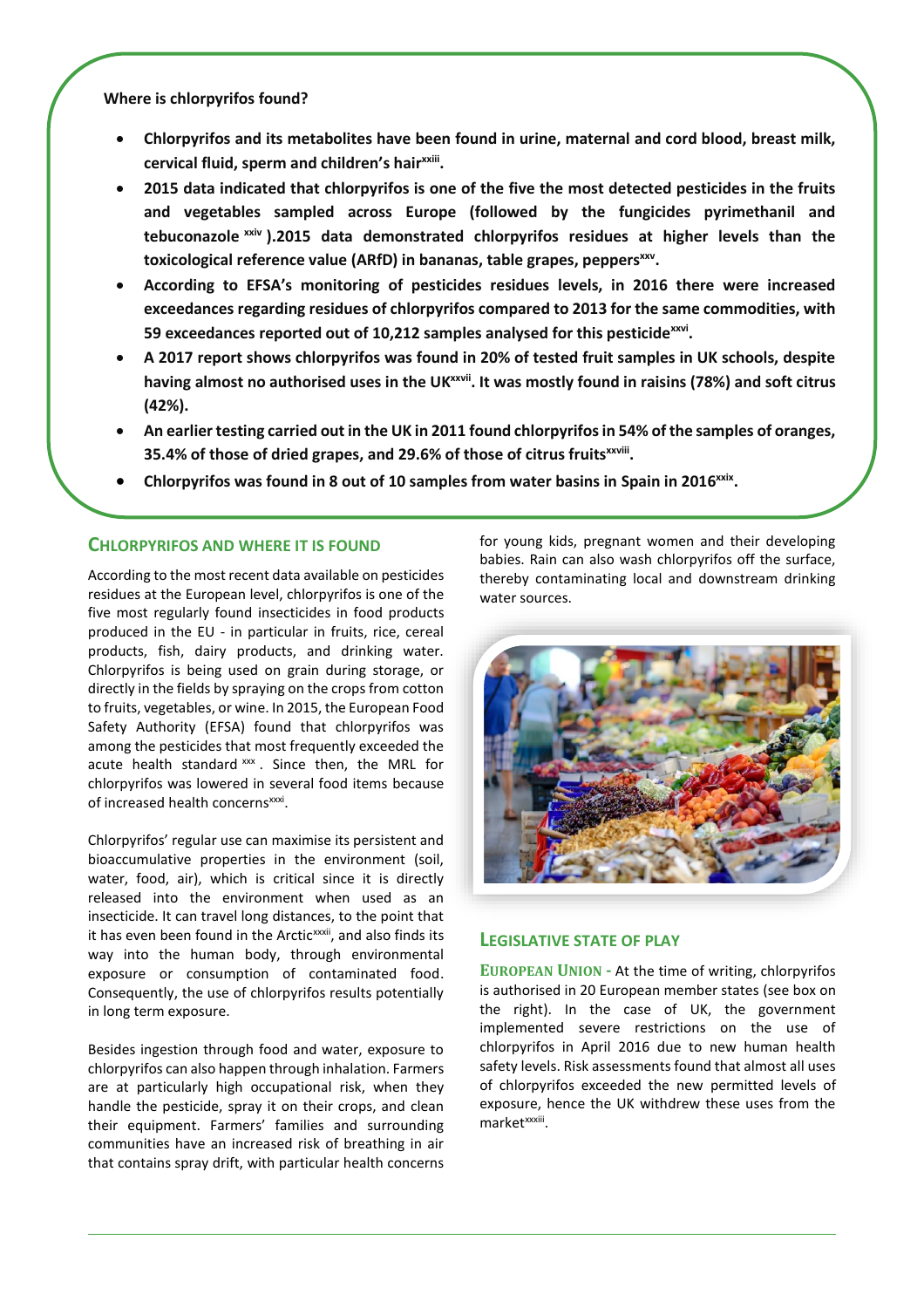At the EU level, Spain is the Rapporteur Member State in the current re-approval process of chlorpyrifos. The applicant is an industry task force comprised of Dow Agrochemicals and Adama Agriculture among others. .

Chlorpyrifos' authorisation on the EU market was due to expire on 31 January 2018 but the expiration date was extended to 31 January 2019. Due to the lack of transparency around the European approval process for pesticides, at the moment of writing it is however impossible to assess how long the process will actually last. In response to EFSA's public consultation on the rapporteur assessment report (RAR) of chlorpyrifos, PAN International, PAN Europe, and HEAL together with PAN Germany submitted comments because the overwhelming scientific evidence on serious health concerns related to chlorpyrifos was insufficiently taken into account in the RAR<sup>xxxiv</sup>.



**UNITED STATES OF AMERICA -** Chlorpyrifos has been banned for indoor home use since 2001<sup>xxxv</sup>. The process to ban chlorpyrifos for agricultural use started in 2015<sup>xxxvi</sup>, but was halted in May 2017 following a change of administration following the election of President Donald Trump<sup>xxxvii</sup>. This backtracking has been met with significant opposition, including because it is going against the conclusion of the Environmental Protection Agency's (EPA) own scientists who found the chemical to be potentially causing significant health consequences<sup>xxxviii,xxxix</sup>. In June 2018, the state of Hawaii was the first state to ban the use of chlorpyrifos, overriding the decision made on federal level<sup>xl</sup>.

## **RECOMMENDATIONS**

- **To the European Commission**: In line with the scientific evidence and the precautionary principle, to not propose any renewal of chlorpyrifos and to no grant any further extension to chlorpyrifos.
- **To EU Member States**: To vote in favour of not renewing the approval of chlorpyrifos on the EU market; to not grant any extended grace period for the sales of products containing chlorpyrifos; closely monitor the health of populations who have been exposed to chlorpyrifos so far (for example through the Europe-wide human biomonitoring project HBM4EU).
- **To the European Commission, European Parliament and EU Member States**: To subsequently set the maximum residue levels at the lowest limit of analytical determination without any derogation for imported goods, as should automatically happen when a substance is banned. Foresee sufficient controls enabling effective application of the new level.
- **To the European Commission, Member States and industry:** To adopt necessary measures to remove the accumulated presence of chlorpyrifos and its metabolites in the ecosystems. A first step would be for chlorpyrifos producers to be charged for the costs of water decontamination. Measures to avoid further contamination should also be taken.
- **To the European Commission:** To finally deliver its legal obligation to present a non-toxic environment strategy, which should include a commitment to phasing out toxic pesticides such as chlorpyrifos, increase the use of the existing safe alternatives and review the current risk assessment system.
- **To public health, medical and patient community:** To raise awareness on the harm from OPs and other pesticides and advocate for restrictions in public places such as hospitals, clinics, schools, public gardens, parks etc.

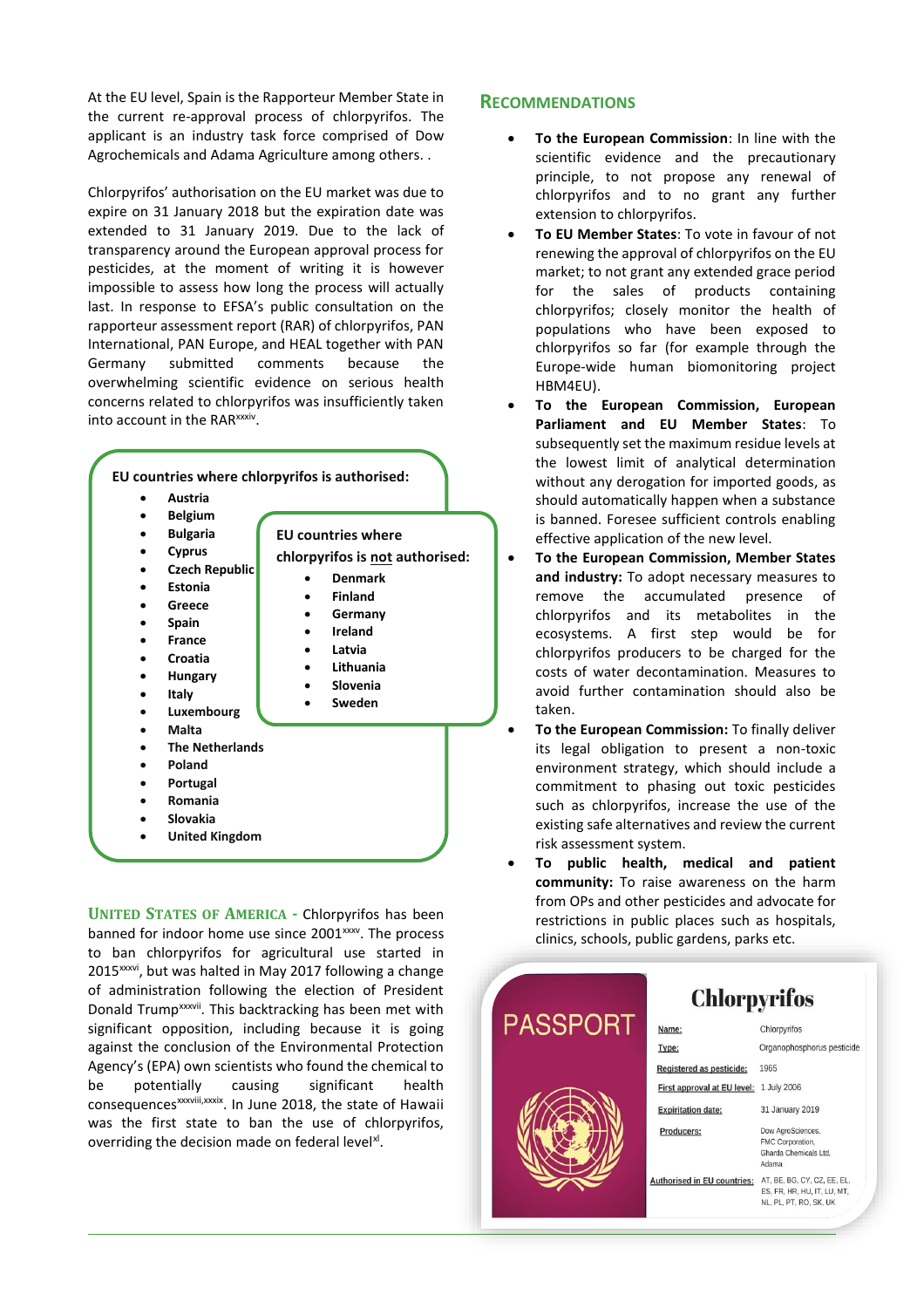#### **CONTACTS**

*Génon Jensen*, *Executive Director* E-mail: [genon@env-health.org](mailto:genon@env-health.org) Tel: +32 2 234 36 42

#### *Natacha Cingotti, Senior Policy Officer, Chemicals and Health* Health and Environment Alliance (HEAL) Health and Environment Alliance (HEAL) E-mail: [natacha@env-health.org](mailto:natacha@env-health.org) Tel: +32 2 234 36 45

**Responsible editor: Génon K. Jensen, Executive Director, Health and Environment Alliance Lead authors: Natacha Cingotti, Senior Policy Officer Health and Chemicals, and Nienke Broekstra, Communications and Chemicals Assistant, Health and Environment Alliance. Thanks to Peter Clausing (PAN Germany), Angeliki Lysimachou and Hans Muilerman (PAN Europe), and François Veillerette (Générations Futures) for their insightful contributions and comments.**

#### **About the Health and Environment Alliance (HEAL):**

**The Health and Environment Alliance (HEAL) is the leading not-for-profit organisation addressing how the environment affects human health in the European Union (EU) and beyond. HEAL works to shape laws and policies that promote planetary and human health and protect those most affected by pollution, and raise awareness on the benefits of environmental action for health.** 

**HEAL's over 70 member organisations include international, European, national and local groups of health professionals, not-for-profit health insurers, patients, citizens, women, youth, and environmental experts representing over 200 million people across the 53 countries of the WHO European Region.** 

**As an alliance, HEAL brings independent and expert evidence from the health community to EU and global decision-making processes to inspire disease prevention and to promote a toxic-free, low-carbon, fair and healthy future.** 

**HEAL's EU Transparency Register Number: 00723343929-96** *Promoting environmental policy that contributes to good health*

# **REFERENCES:**

 $\overline{a}$ 

- <sup>i</sup> California's leading independent scientific bodies unanimously declared that the insecticide chlorpyrifos a developmental toxicant in November 2017 after the Developmental and Reproductive Toxicant Identification Committee reviewed more than eighty-one new studies since 2008, and over 300 in total.
- ii PAN Europe, Endocrine Disrupting Pesticides in European Food, October 2017[, https://www.pan-europe.info/sites/pan-](https://www.pan-europe.info/sites/pan-europe.info/files/Report_ED%20pesticides%20in%20EU%20food_PAN%20Europe.pdf)
- [europe.info/files/Report\\_ED%20pesticides%20in%20EU%20food\\_PAN%20Europe.pdf](https://www.pan-europe.info/sites/pan-europe.info/files/Report_ED%20pesticides%20in%20EU%20food_PAN%20Europe.pdf)
- iii European Commission. EU Pesticides database. Online available at:

<http://ec.europa.eu/food/plant/pesticides/eu-pesticides-database/public/?event=activesubstance.detail&language=EN&selectedID=1130> iv With this online tool, you can find out more about the pesticide authorisation process:

- <http://ec.europa.eu/assets/sante/food/plants/pesticides/lop/index.html>
- v OPs were first developed during World War II as nerve gas agents and later adapted to target pests as they were also effective in exterminating insects, only at a much lower exposure concentration. See Trasande, Leonardo. "When enough data are not enough to enact policy: the failure to ban chlorpyrifos". PLoS Biology, December 2017. Online available at: <https://www.ncbi.nlm.nih.gov/pmc/articles/PMC5739382/>
- vi Endocrine Society, IPEN, "Introduction to endocrine disrupting chemicals (EDCs), A guide for public interest organizations and policy-makers", December 2014. See chapter 5, a), ii, pp. 40-44, available online at: [https://www.endocrine.org/-/media/endosociety/files/advocacy-and-outreach/important-documents/introduction-to-endocrine-disrupting](https://www.endocrine.org/-/media/endosociety/files/advocacy-and-outreach/important-documents/introduction-to-endocrine-disrupting-chemicals.pdf?la=en)[chemicals.pdf?la=en](https://www.endocrine.org/-/media/endosociety/files/advocacy-and-outreach/important-documents/introduction-to-endocrine-disrupting-chemicals.pdf?la=en)
- vii Venerosi, A, L. Ricceri, S. Tait and G. Calamandrei. "Sex dimorphic behaviors as markers of neuroendocrine disruption by environmental chemicals: the case of chlorpyrifos". NeuroToxicology, August 2012. Volume 2012, pp.1420-1426.
- viii De Long, Nicole E. and Alison C. Holloway. "Early-life chemical exposure and risk of metabolic syndrome". Diabetes, Metabolic Syndrome and Obesity: Targets and Therapy. March 2017. Volume 10 pp.101-109.
- ix Bellanger, M, B.Demeneix, P. Grandjean, R.t. Zoeller, L. Trasande. "Neuro behavioral Deficits, Diseases, and Associated Costs of Exposure to Endocrine-Disrupting Chemicals in the European Union". April 2015. Online available at: <https://academic.oup.com/jcem/article/100/4/1256/2815066>
- x Garcia, Stephanie J, Frederic J. Seidler and Theodore A. Slotkin. "Developmental Neurotoxicity Elicited by Prenatal r Postnatal Chlorpyrifos Exposure: Effects on Neurospecific Proteins Indicate Changing Vulnerabilities". Environmental Health Perspectives 2004. Volume 111, pp.297 - 303.
- xi Grandjean, Philippe and Philip J. Ladrigan. "Neurobehavioural effects of developmental toxicity".Lancet Neurol, Feurary 2014. Volume 13, pp. 330 338. Online available at[: http://www.thelancet.com/pdfs/journals/laneur/PIIS1474-4422\(13\)70278-3.pdf](http://www.thelancet.com/pdfs/journals/laneur/PIIS1474-4422(13)70278-3.pdf)

#### **Health and Environment Alliance (HEAL)**

28, Boulevard Charlemagne B-1000 Brussels – Belgium Tel.: +32 2 234 36 40 E-mail[: info@env-health.org](mailto:info@env-health.org) Acknowledgements for contributions: **Acknowledgements for contributions: Acknowledgements for contributions:** 



HEAL gratefully accepts the support of the European Union (EU) and the Marisla Foundation for production of this publication. The responsibility for the content lies with the authors and the views expressed in this publication do not necessarily reflect the views of the EU institutions and funders. The Executive Agency for Small and Medium-Sized Enterprises (EASME) and the funders are not responsible for any use that may be made of the information contained in this publication. HEAL EU transparency register number: 00723343929-96